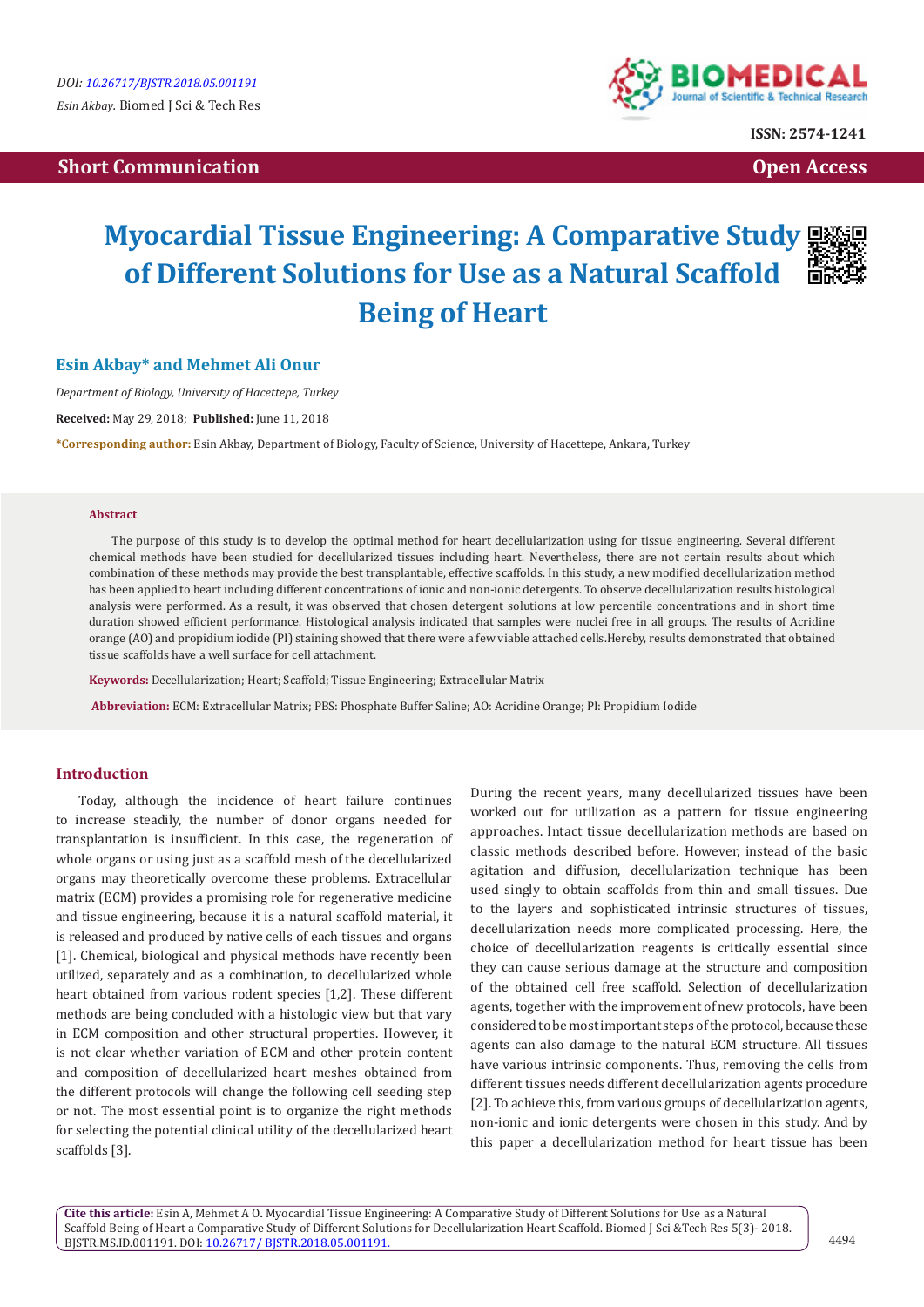shown to be able to preserve the scaffold being used as a pattern for subsequent cell seeding and detachments.

# **Methods**

## **Heart Tissue Decellularization**

Male Wistar albino rats were used with the approval of the Animal Care and Use Committee, Hacettepe University, Ankara. After anesthesia, thoracotomy was performed and femoral vein was catheterized for phosphate buffer saline (PBS) perfusion. After that, all of the intra-heart blood was removed. At that time, heart was removed quickly and stored in PBS at 4°C till Decellularization protocol was applied. Methods that have been described previously were normally applied to decellularized various tissues. Steps in methods were modified for heart as shown in Table 1. After other analyses were applied, the most effective method was determined.

**Table 1:** Summary of modified decellularization protocols for heart tissue (h: hour) (In each step all samples were washed with PBS.)

| <b>Methods</b> | 1. Step      | 2. Step      | 3. Step             |
|----------------|--------------|--------------|---------------------|
| Method 1       | 0,1% SDS/24h | 0,5% SDS/24h | 0,5% TritonX-100/1h |
| Method 2       | 0,5% SDS/72h | 1% SDS/24h   | 1% TritonX-100/1h   |
| Method 3       | 0,1% SDS/24h | 0,5% SDS/24h | 1% TritonX-100/1h   |
| Method 4       | 0,1% SDS/48h | 0,5% SDS/24h | 0,5% TritonX-100/1h |
| Method 5       | 0,5% SDS/48h | 1% SDS/24h   | 1% TritonX-100/1h   |
| Method 6       | 1% SDS/48h   | 1% SDS/48h   | 1% TritonX-100/1h   |
| Method 7       | 0,1% SDS/72h | 0,5% SDS/24h | 0,5% TritonX-100/1h |

# **Lyophilization of Hearts**

Lyophilization procedure was applied to all decellularized heart samples with control groups. Lyophilized pieces of scaffolds from each tissue samples were stored in -80°C and used at a later time point for histological and immunological analysis.

# **Histological Identification**

Samples of decellularized scaffold and control heart tissues were randomly selected for H&E and Masson's Trichrome staining. From these staining methods, H&E was used to indicate the existence

of residual cells or cell fragments and Masson's Trichrome was used to show collagen content of ECMs. Control and decellularized heart biopsies were fixed in Bouin solution. The paraffin sections were cut at 5 mm thickness and stained with H&E. All histological sections were viewed using an inverted microscope (Olympus IX70 Inverted Microscope, Japan).

#### **Cell Seeding**

All cell free decellularized scaffolds were placed in 24-well culture plates and sterilized under UV light for 45 min. After this step, scaffolds were soaked in 20µl culture medium (DMEM/F12 and  $10\%$  FBS,  $v/v$ ) for 1h. 250 $\mu$ l of L929 cell suspension with a density of  $4\times10^4$  per cm<sup>2</sup> cells/scaffolds were applied on all scaffolds. This step was repeated several times till cell free scaffolds covered totally with culture medium include cells (500µl).

# **Immunocytological Analysis**

AO/PI fluorescent staining was used for assessment of the viability of cells on scaffolds. Before staining, cell-scaffold constructs were transferred into 96-well. AO/PI solution (1/1, v/v) was prepared and it was used for staining. In the next step, the AO/ PI solution was applied to cell-scaffold constructs for 5 min. Green (AO) and orange (PI) fluorescence's were both observed under fluorescence microscopy (Olympus IX70 Inverted Microscope, Japan).

#### **Results**

#### **Preparation of Scaffolds**

In the first step of the decellularization process, the hearts lost some of their red-brown color and became flabbier, and the reagent (in the first concentration of SDS solution steps of all seven modified methods) became pinkish in appearance. As the reagent changes in each step, the hearts became whitish in appearance. (Figure 1A & 1B).

#### **Lyophilization of Hearts**

To make the scaffold implementable meshes for transplantation, lyophilization methods were applied to all groups of decellularized heart tissues (Figure 1C).



**Figure 1:** Macroscopic images of control (A), decellularized (B) and lyophilized (C) heart samples.

## **Histological and Immunocytochemical Analyses**

Histological analysis showed the removal of nuclei and nuclei

residual in all groups. But except M3 in all other groups unsteady structure has been observed (Figure 2).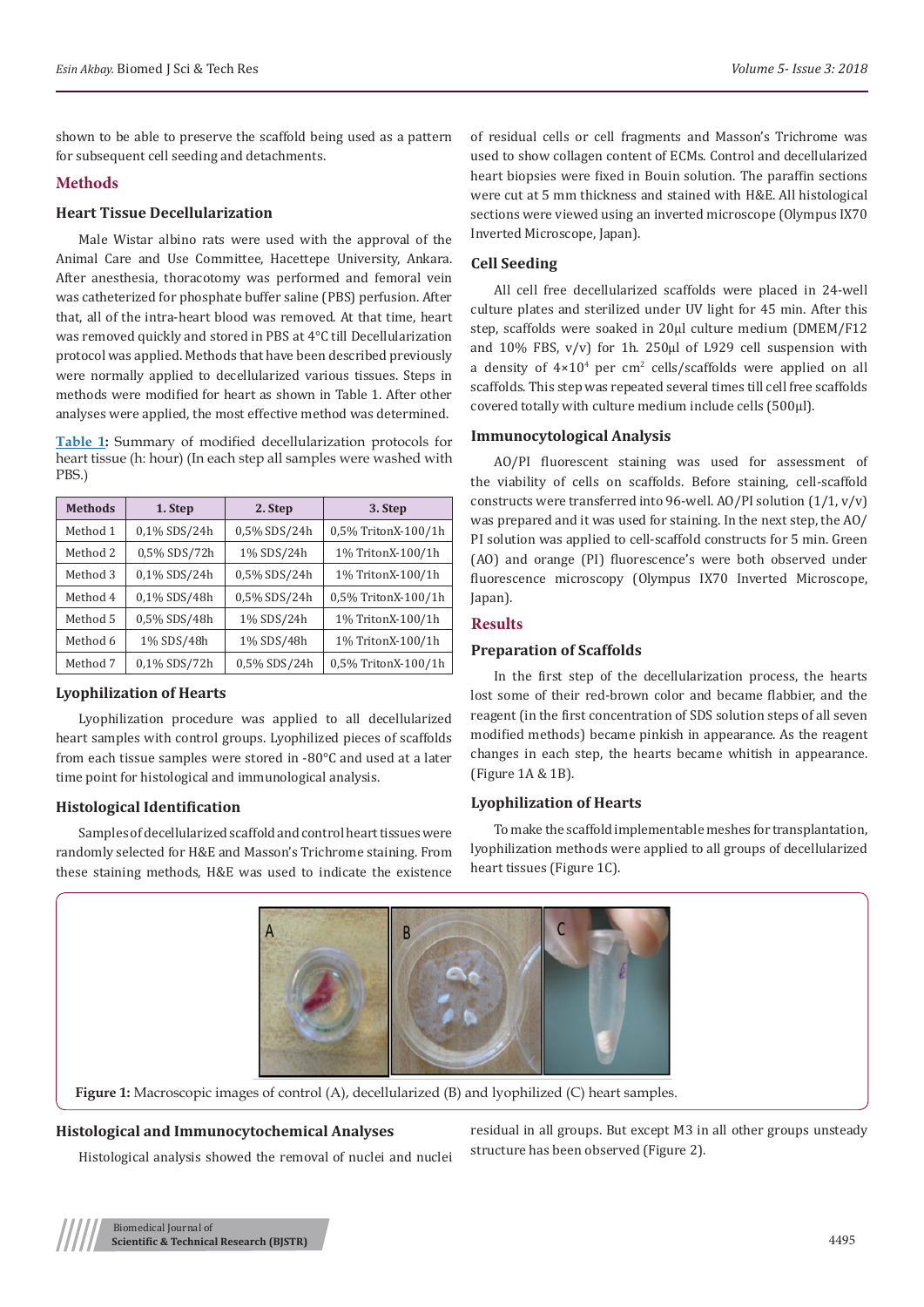

**Figure 2:** Microscopic images of rat native heart (a) and decellularized rat heart (b-h) with different concentration of detergents (0,1%, 0,5%, 1% of SDS and TritonX-100) for 1 h, 24 h, 48 h and 72 h. (H&E, × 200).

#### **AO/PI Staining and Microscopic Analysis of Alive Cells**

The living cells seeded on the scaffolds are shown in red and the dead cells are shown in green by AO/PI staining (Figure 3). The viability of the cells at different experimental groups was indicated healthier structure than that of the control groups of normal cell structures.



**Figure 3:** Attached and live cellmorphologies of cells on decellularized heart tissue scaffolds. (A) Control heart tissue and (B) representative images of AO/PI stained cells (green-sphere shape) on M3 decellularized heart tissue. Original magnification: X200.

#### **Discussion**

In the last few years, cardiovascular tissue engineering has been showed as a new approach that incorporating two different disciplines; biomaterial chemistry and cell biology [3]. Unlike blood vessels or heart valves, heart muscle cell has no regeneration properties. Cardiac tissue engineering aims at yielding in vivo therapy for replacement contractile heart muscle constructs. Currently, a large number of cardiac tissue engineering methods are preferred embryonic chicken and neonatal rats for the isolation of heart muscle cells and for scaffolding materials [4,5]. Tissue scaffolds provide a temporal but crucial structural support for the cells due to their secretion and maintaining ability of their own ECM [6]. Also our observations indicated that in vivo heart mesh and optimal cell usage could be non-invasive and located therapy if provided with appropriate environmental cues.

In the few years, one of the most popular approaches is the engineering of in vitro myocardial tissue.Based on synthetic polymers or biological components, various heart muscle cells were obtained as 3-dimensional in vitro culture systems. Li et al. [7] demonstrated that heart muscle cells can attach to cell free scaffold meshes to form contractile cell-polymer structure. Bursac et al. [8] studied on cell-polymer bioreactor model system and applied electrophysiological analysis for comparing structural properties with natural cardiac tissue. Despite the potential clinical implementation, methods used to date have important drawbacks

or limitations like deciding to the optimal size; succeed of plentiful cell attachment, cell viability and mechanical interaction. According to all mentioned issues above, we focused on the best way of decellularization methods that minimized the damage at ECM and also optimized the total mesh surface area availability by using lyophilization method for implantation and apply sufficient number of cells. M3 methods showed the best structure and cell attachment potential. The development of functional scaffold surface area might be a crucial step in accordance with a successful, cell-based restoration of damaged heart with a weak function.

#### **Acknowledgment**

This study was supported by Hacettepe University Foundation Project No: 0130161002.

#### **References**

- 1. [He M, Callanan A \(2012\) Comparison of methods for whole organ](https://www.ncbi.nlm.nih.gov/pubmed/23083305) [decellularisation in tissue engineering of bio-artificial organs. Tissue](https://www.ncbi.nlm.nih.gov/pubmed/23083305) [Eng Part B Rev 19\(3\): 194-208.](https://www.ncbi.nlm.nih.gov/pubmed/23083305)
- 2. [Arenas-Herrera JE, Ko IK, Atala A, Yoo JJ \(2013\) Decellularization for](https://www.ncbi.nlm.nih.gov/pubmed/23353764) [whole organ bioengineering. Biomed Mater 8\(1\): 014106.](https://www.ncbi.nlm.nih.gov/pubmed/23353764)
- 3. [Wallis JM, Borg ZD, Daly AB, Deng B, Ballif BA, et al. \(2012\) Comparative](https://www.ncbi.nlm.nih.gov/pubmed/22165818) [Assessment of Detergent-Based Protocols for Mouse Lung De-](https://www.ncbi.nlm.nih.gov/pubmed/22165818)[Cellularization and Re-Cellularization. Tissue Eng Part C Methods 18\(6\):](https://www.ncbi.nlm.nih.gov/pubmed/22165818) [420-432.](https://www.ncbi.nlm.nih.gov/pubmed/22165818)
- 4. [Wang B, Borazjani A, Tahai M, Curry ALDJ, Simionescu DT, et al. \(2010\)](https://www.ncbi.nlm.nih.gov/pubmed/20694977) [Fabrication of cardiac patch with decellularized porcine myocardial](https://www.ncbi.nlm.nih.gov/pubmed/20694977)